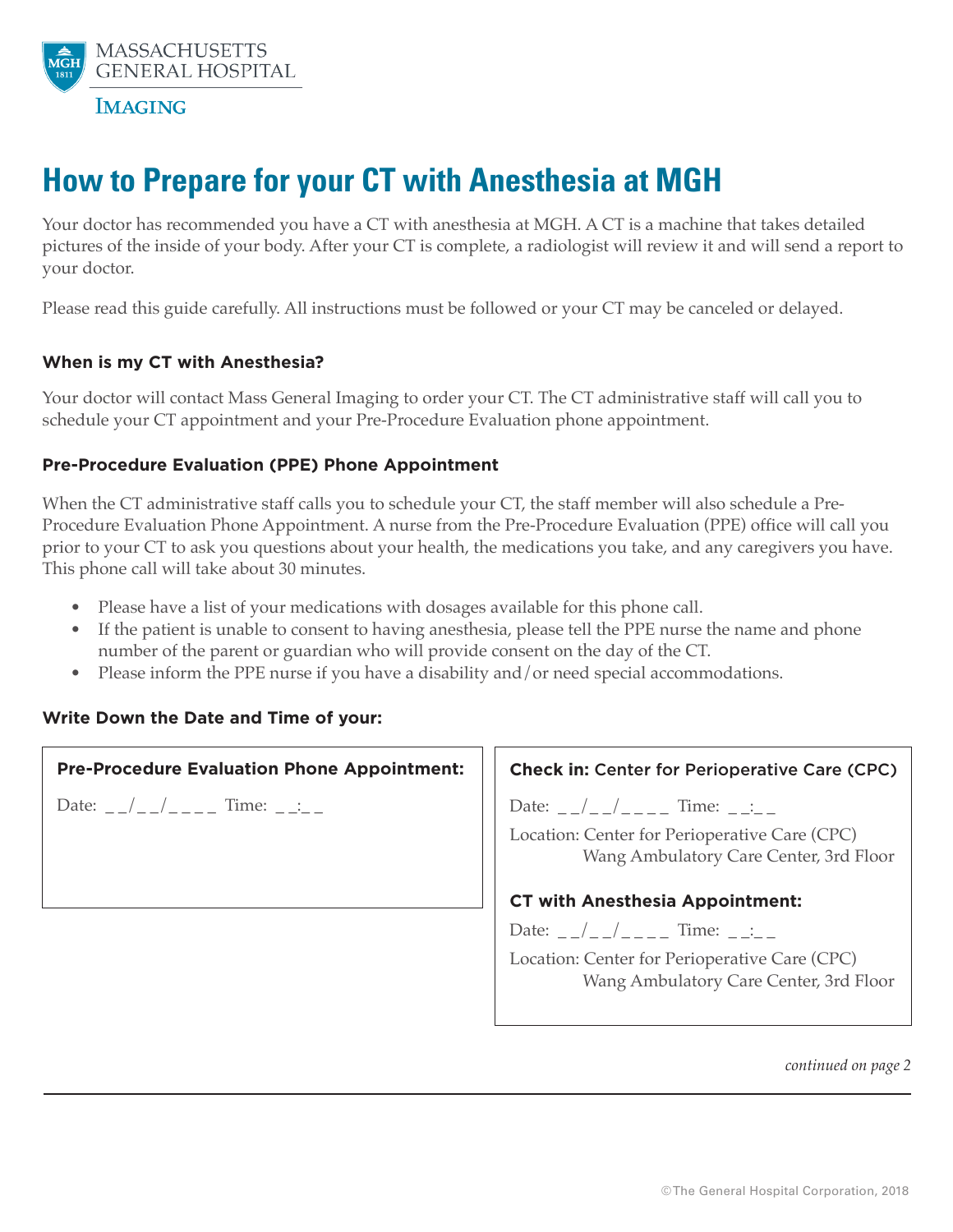*continued from page 1: How to Prepare for your CT with Anesthesia at MGH*

### **Planning Ahead**

- **Plan who will be coming with you to the appointment.** Family members or caregivers can stay with you until you receive anesthesia and fall asleep, and can be with you when you wake up in Post Acute Care Unit (PACU).
- *All patients must have a responsible adult escort to leave the hospital.*
- **Plan to give consent for anesthesia.** You will need to sign a consent form before receiving anesthesia on the day of your CT. If you are unable to give consent to receive anesthesia, your health care proxy or guardian will need to be available on the day of the CT to provide consent. Consent can be obtained over the phone, or in person.
- Medication. Some patients feel nervous or restless while waiting at the hospital for the CT to begin. If you need a prescription medication to reduce anxiety, please contact your Primary Care Physician. Plan to take the medication before arriving at the hospital. Hospital staff are not able to provide this medication.
- **Service Animals.** Please make arrangements for a responsible adult to care for the animal during your procedure.

### The Night Before Your CT with Anesthesia

- **Do not eat or drink anything after midnight.** Your stomach must be completely empty in order to have anesthesia.
- **Pack things that will help you feel comfortable and relaxed.** Please bring any items from home that will help you feel comfortable while waiting for your CT appointment (i.e. tablet or laptop, games, book or magazines).
- **Plan what you will be wearing.** If you have difficulty wearing a hospital gown (i.e. if you are very sensitive to textures), you should wear a loose fitting cotton t-shirt and pants with an elastic waistband.

# The Day of Your CT with Anesthesia

- **No eating or drinking.** Do not eat candy, lifesavers, cough drops, breath mints or chew gum on the day of your CT.
- Take only the medications your doctor or nurse has told you to take the morning of your CT.
	- If you will be taking morning medications, please take them with a sip of water, apple juice, or cranberry juice.
	- Do not take medications with *applesauce.*
	- If you have a hard time swallowing medications, try these acceptable items; a spoonful of clear Jello with nothing in it, apple or grape jelly with no seeds or fruit, or maple syrup.
- **Arrive, at the Center for Perioperative Care on Wang 3, 1 hour before your scheduled CT time.** Give yourself enough time to get to your appointment one (1) hour before your scheduled CT time.
- **Going home:** A responsible adult must be with you at the hospital to escort you home.

*continued on page 3*